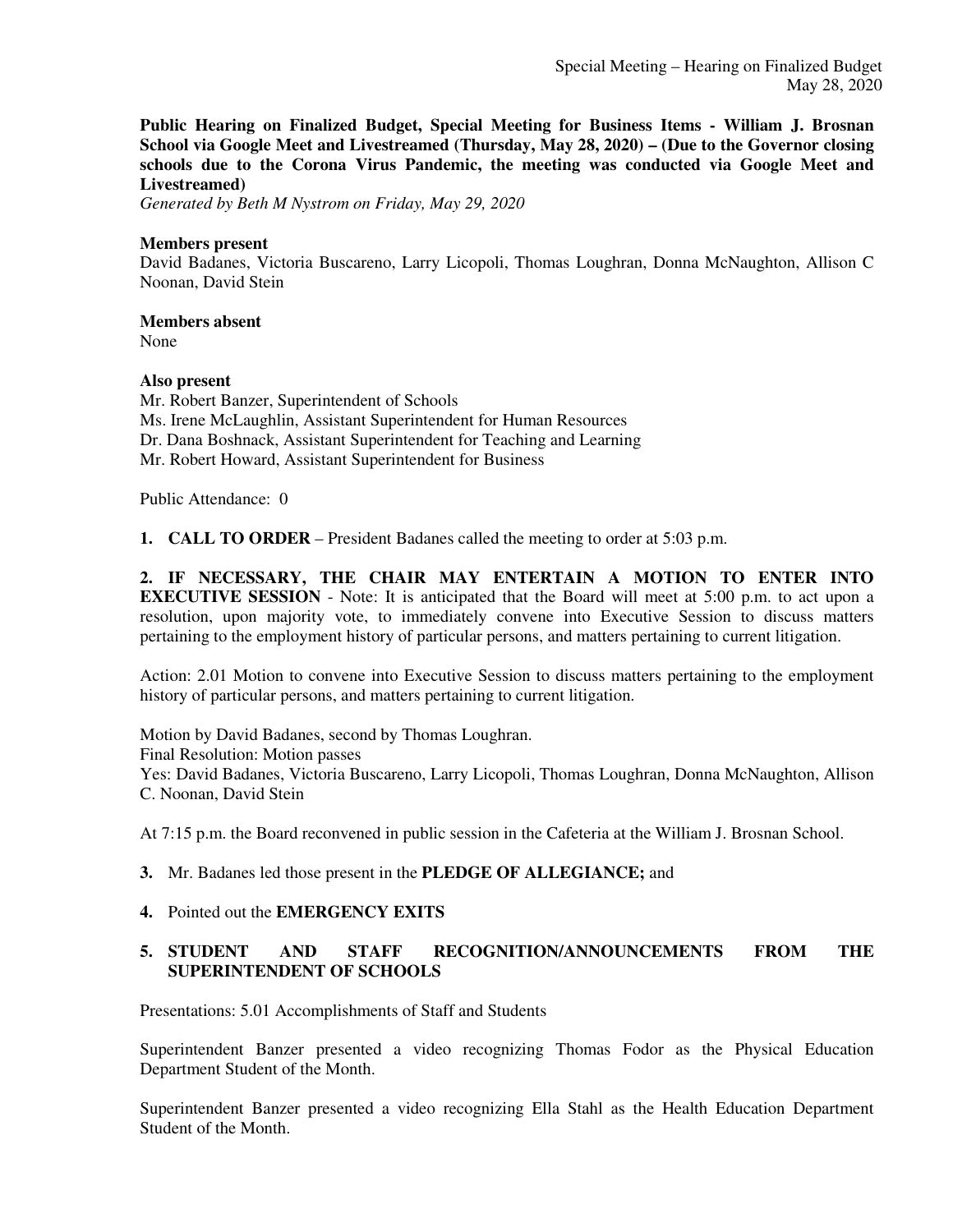### 6. BRIEF OVERVIEW OF THE PROPOSITIONS ON THE JUNE 9, 2020 BALLOT

Presentations: 6.01 Proposed 2020-2021 Budget



### PORT-EAST NORTHPORT SCHOOLS A Pradition of Escotlena

## Mission:

Educate, inspire and empower all students to pursue their aspirations and contribute as responsible members of society.

## Vision:

Excellence in all areas without exception.

### Core values & beliefs:

- Students are our first priority.
- Everyone can learn and grow.
- Students, families, staff and community are essential partners.
- . We collaborate in a spirit of trust to make thoughtful and informed decisions.
- . We value creativity and innovation.
- We challenge and support the whole child.
- We embrace the uniqueness of every × student.
- . We treat everyone with dignity, empathy and respect.
- We provide a safe, secure and supportive environment.
- We use district resources effectively and responsibly.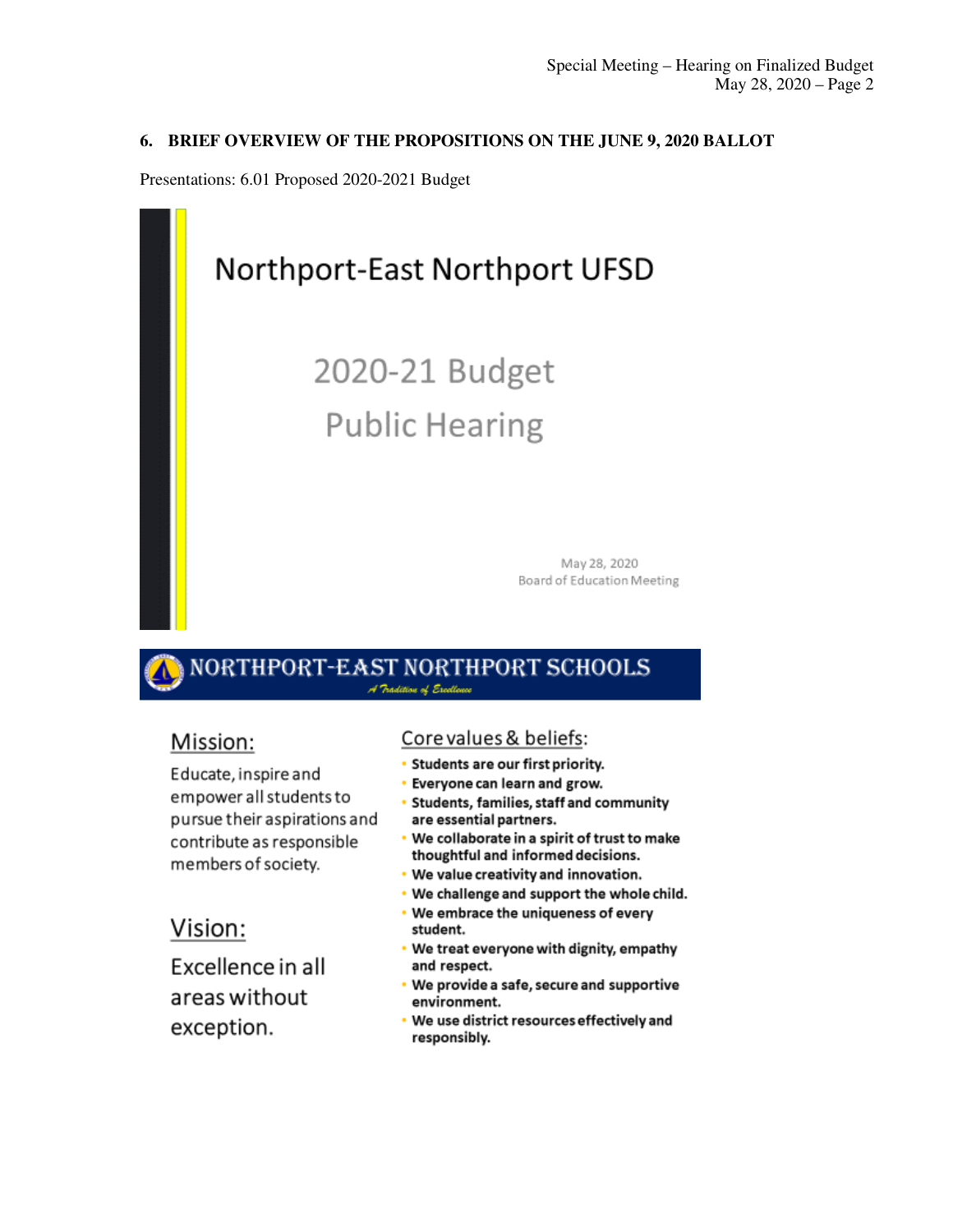| The Budget Plan:                                                                                              | Vision:                                                                       | Core values & beliefs:                                                                                                                                                                                       |  |  |
|---------------------------------------------------------------------------------------------------------------|-------------------------------------------------------------------------------|--------------------------------------------------------------------------------------------------------------------------------------------------------------------------------------------------------------|--|--|
| Aligns with District's Mission<br>Vision, Core Beliefs<br><b>Maintains ALL Instructional K-12</b><br>Programs | Excellence<br>in all areas<br>without<br>exception.                           | Students are our first<br>priority.<br>Everyone can learn and<br>grow.<br>Students, families, staff and<br>community are essential<br>partners.<br>We collaborate in a spirit of<br>trust to make thoughtful |  |  |
| <b>Responsive to financial realities</b><br>caused by pandemic<br>Includes plan to account for loss in        | Mission:<br>Educate, inspire<br>and empower<br>all students to                | and informed decisions.<br>We value creativity and<br>innovation.<br>We challenge and support<br>the whole child.<br>We embrace the uniqueness<br>of every student.                                          |  |  |
| state aid<br><b>Accounts for declining enrollment</b>                                                         | pursue their<br>aspirations and<br>contribute as<br>responsible<br>members of | We treat everyone with<br>dignity, empathy and<br>respect.<br>We provide a safe, secure<br>and supportive<br>environment<br>We use district resources<br>effectively and responsibly.                        |  |  |
| <b>Considers financials beyond 20-21</b>                                                                      | society.                                                                      |                                                                                                                                                                                                              |  |  |

## **Budgeting Process:**

## **Budget Highlights**

#### **Instructional Program**

- A K-12 Instructional Program that continues to "Educate, Inspire and **Empower"** and maintains instructional programs to meet the needs of ALL learners.
- Purchase of 1,500 Chromebooks to complete final phase of 1:1 **Computing initiative so** that all student K-12 have their own device.
- Continues spectrum of ٠ extra & co-curricular experiences.
- Preserves the district's exceptional art, music and athletic programs.
- Maintains class sizes within district guidelines.
- Staffing and programming to support the social emotional needs of students.
- Supports the district's professional development initiatives for staff.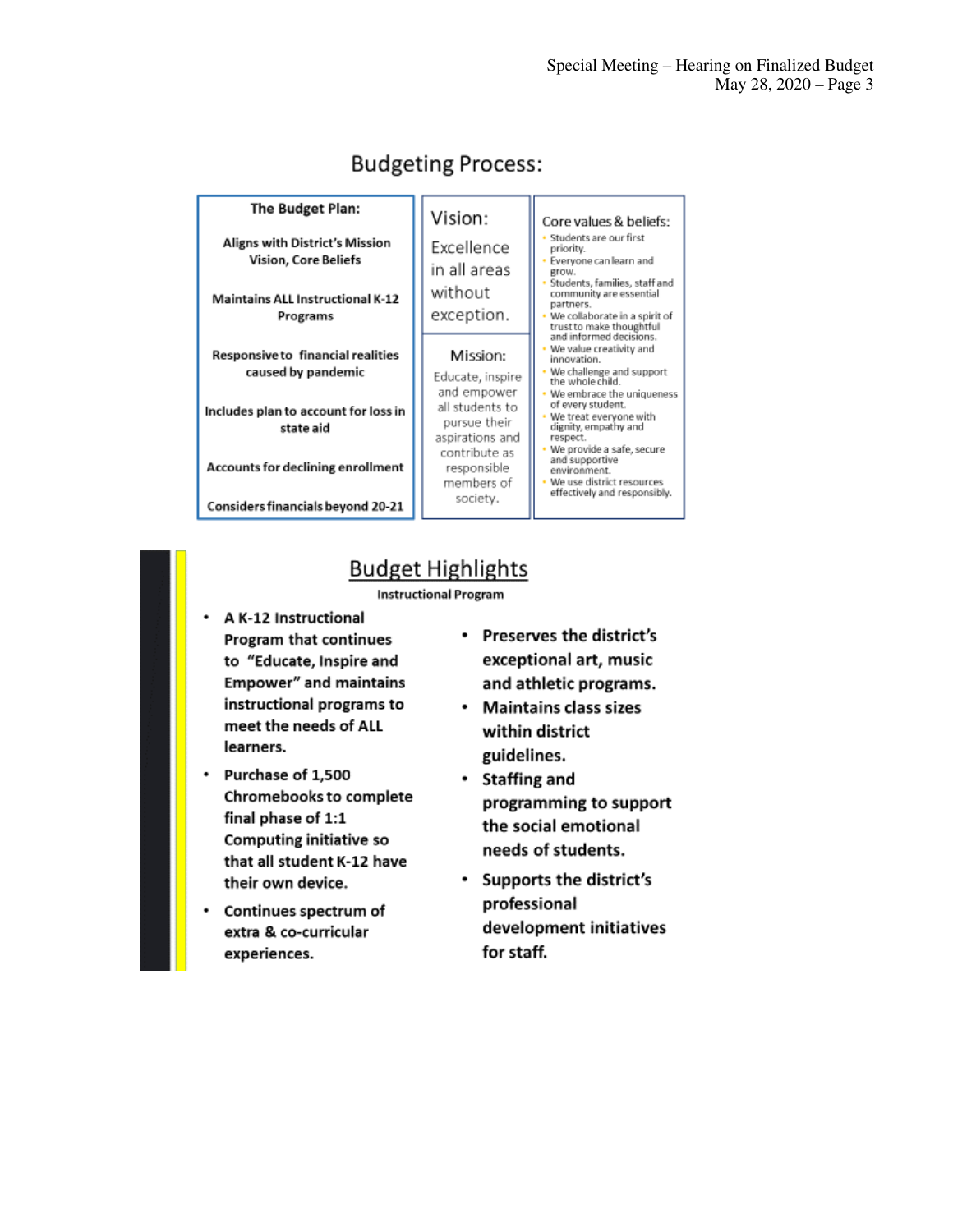### **Budget Highlights**

#### **Operations**

- Provisions to continue high quality  $\bullet$ maintenance of facilities to address COVID requirements.
- Capital construction funding for bathroom upgrades.
- New 3 year transportation contract which includes cameras on every bus and insures continuity of service.
- $\bullet$ **Funds upgrades to Technology** infrastructure, including servers and conversion to a uniform door swipe system to enhance security.
- District wide door ajar system to . enhance security.

#### **Fiscal Planning**

- Represents a budgetto-budget increase of 0.98% and a tax levy increase of 0%.
- Streamlines expenses based on continued declining enrollment within the district.
- Includes deferred purchases to account for potential loss in state aid.

| <b>EXPENDITURES</b><br>2020-21                       |              | <b>REVENUE</b><br>2020-21              |               |  |  |  |
|------------------------------------------------------|--------------|----------------------------------------|---------------|--|--|--|
| <b>Three Part Budget</b><br>\$129,932,010<br>PROGRAM |              | <b>TAX LEVY</b>                        | \$149,717,642 |  |  |  |
|                                                      |              | STATE AID                              | \$15,939,423  |  |  |  |
| ADMINISTRATIVE                                       | \$16,337,098 | <b>ASSIGNED FUND</b><br><b>BALANCE</b> | \$4,391,473   |  |  |  |
|                                                      |              | <b>USE OF RESERVES</b>                 | \$336,721     |  |  |  |
| CAPITAL                                              | \$26,483,651 | MISC. REVENUE                          | \$2,367,500   |  |  |  |
| \$172,752,759                                        |              |                                        |               |  |  |  |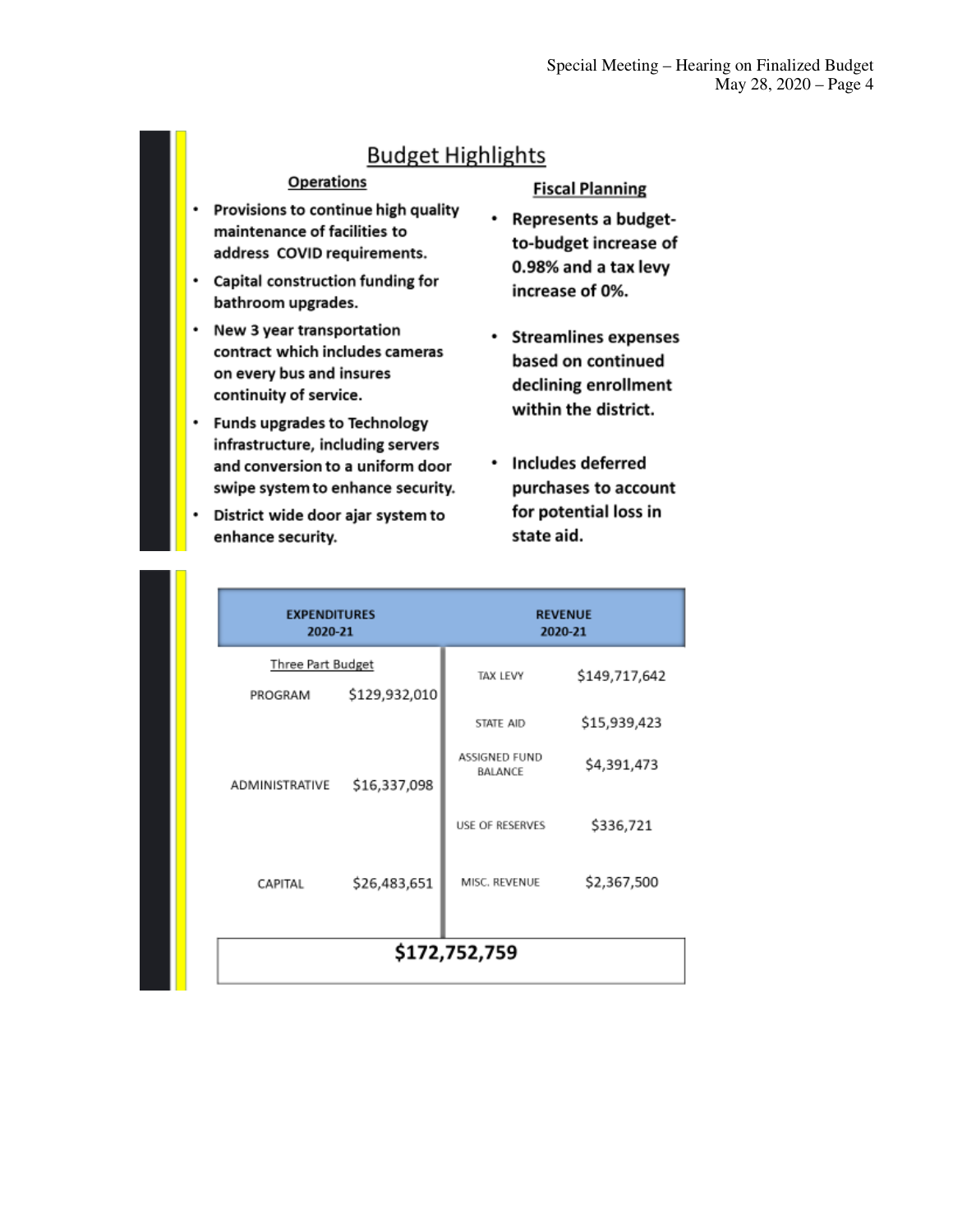## **Budget Comparison**

|                          | 2019-2020      | 2020-2021      |              |                    |
|--------------------------|----------------|----------------|--------------|--------------------|
| <b>ACCOUNT GROUP</b>     | <b>BUDGET</b>  | <b>BUDGET</b>  |              | \$ CHANGE % CHANGE |
| <b>TOTAL SALARES</b>     | 90.501.917.00  | 92.183.144.00  | 1,681,227.00 | 1.86%              |
| TOTA L EQUIPMENT         | 1,144,679.00   | 1,241,647.00   | 96,968.00    | 8.47%              |
| TOTAL CONTRACT SERVICES  | 31.831.411.00  | 32.130.153.00  | 298.742.00   | 0.94%              |
| TOTAL SUPPLIES           | 1,955,685.00   | 1,993,449.00   | 37,764.00    | 1.93%              |
| <b>DEBT SERVICE</b>      | 4.961.462.00   | 5.352.603.00   | 391.141.00   | 7.88%              |
| <b>BVPLOYEE BENEFITS</b> | 39.220.764.00  | 38.390.013.00  | (830.751.00) | $-2.12%$           |
| INTERFUND TRANSFERS      | 1.461.750.00   | 1.461.750.00   | زن           | 0.00%              |
| <b>TOTAL</b>             | 171.077.668.00 | 172,752,759.00 | 1.675.091.00 | 0.98%              |

Capital Projects

| <b>General Fund</b>  | <b>Estimated Cost</b> |
|----------------------|-----------------------|
| BATHROOM RENOVATIONS |                       |
| <b>DISTRICTWIDE</b>  | \$616,750             |

## REVENUE CONSIDERATIONS

| <b>CATEGORY</b>                        | <b>PROJECTIONS*</b><br>2020-21 |                                      |  |  |  |
|----------------------------------------|--------------------------------|--------------------------------------|--|--|--|
| <b>TAX LEVY</b>                        | \$149,717,642                  |                                      |  |  |  |
| <b>STATE AID</b>                       | \$15,939,423                   | 0% Levy increase                     |  |  |  |
| <b>ASSIGNED FUND</b><br><b>BALANCE</b> | \$4,391,473                    | *District is in "Tax Cap" compliance |  |  |  |
| USE OF RESERVES                        | \$336,721                      |                                      |  |  |  |
| MISC, REVENUE                          | \$2,367,500                    |                                      |  |  |  |
| <b>TOTAL</b>                           | \$172,752,759                  |                                      |  |  |  |

For quastions about your tax bilipie ase contact: Hon "Illian Guthman Town of Huntington <u>Resenant of Taxes</u><br>P:(631): 351-3217 <u>(Guthman@HuntingtonNY.cov</u>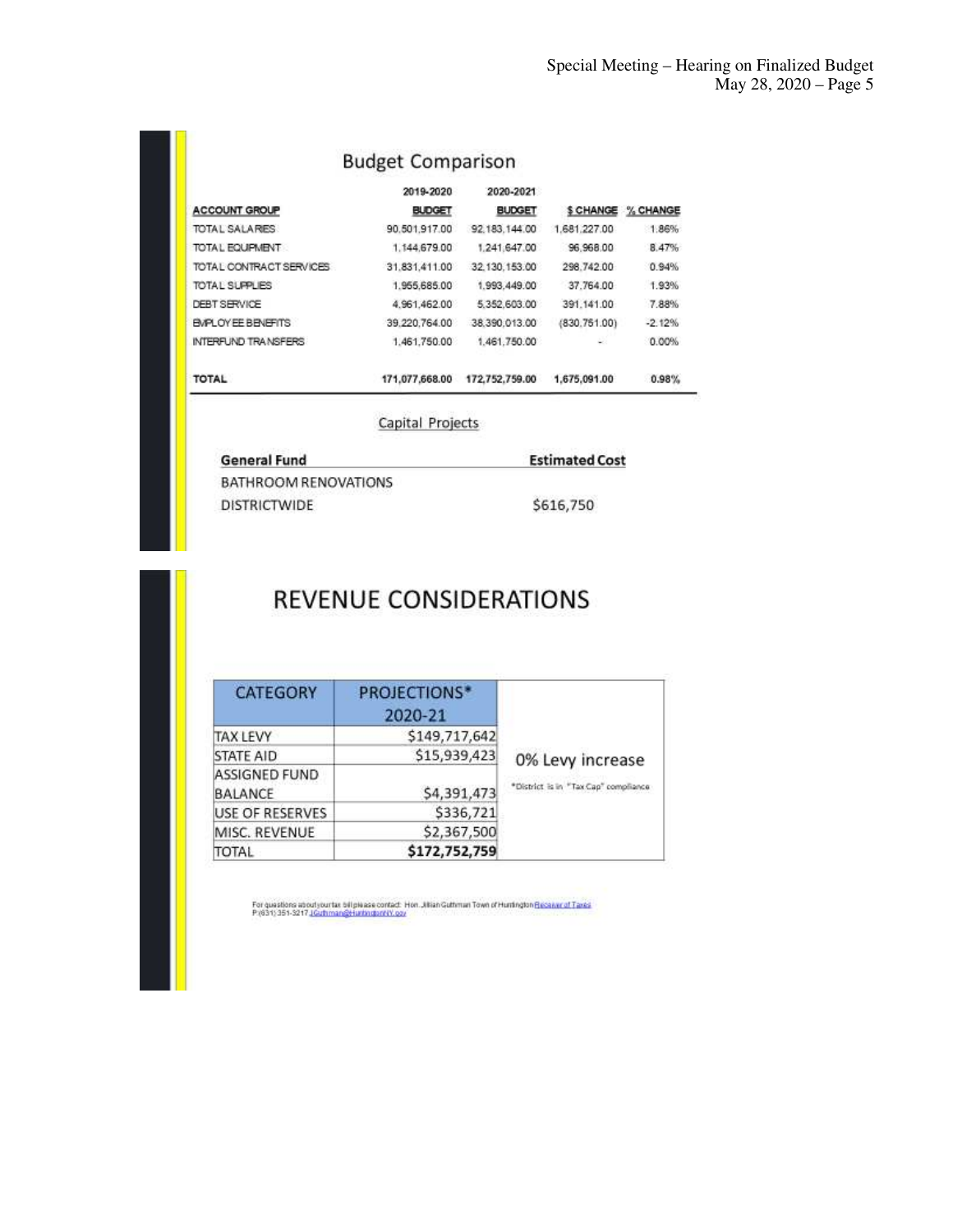

## Tax Levy History under the "Tax Cap"

| Year    | <b>Tax Levy</b><br><b>Increase</b> | <b>Allowable</b><br><b>Levy Limit</b> | % Under<br><b>Levy Limit</b> | <b>S Under Levy</b><br>Limit* |
|---------|------------------------------------|---------------------------------------|------------------------------|-------------------------------|
| 2012-13 | 1.68%                              | 2.43%                                 | $-0.75%$                     | (1, 363, 411)                 |
| 2013-14 | 1.98%                              | 3.43%                                 | $-1.45%$                     | (1.940.056)                   |
| 2014-15 | 1.99%                              | 2.18%                                 | $-0.19%$                     | (258, 358)                    |
| 2015-16 | 1.15%                              | 1.81%                                 | $-0.66%$                     | (912, 917)                    |
| 2016-17 | 0.50%                              | 0.55%                                 | $-0.05%$                     | (77,000)                      |
| 2017-18 | 1.46%                              | 1.67%                                 | $-0.21%$                     | (298, 989)                    |
| 2018-19 | $2.10\%$                           | 2.38%                                 | $-0.28%$                     | (397, 381)                    |
| 2019-20 | 2.56%                              | 3.22%                                 | $-0.66%$                     | (965, 166)                    |
| 2020-21 | $0.00\%$                           | 1.01%                                 | $-1.01%$                     | (1, 510, 417)                 |
| TOTAL   | 13.42%                             | 18.68%                                | $-5.26%$                     | (57, 723, 695)                |
| Average | 1.49%                              |                                       |                              |                               |

\*As reported on the NYSED Property Tax Report Card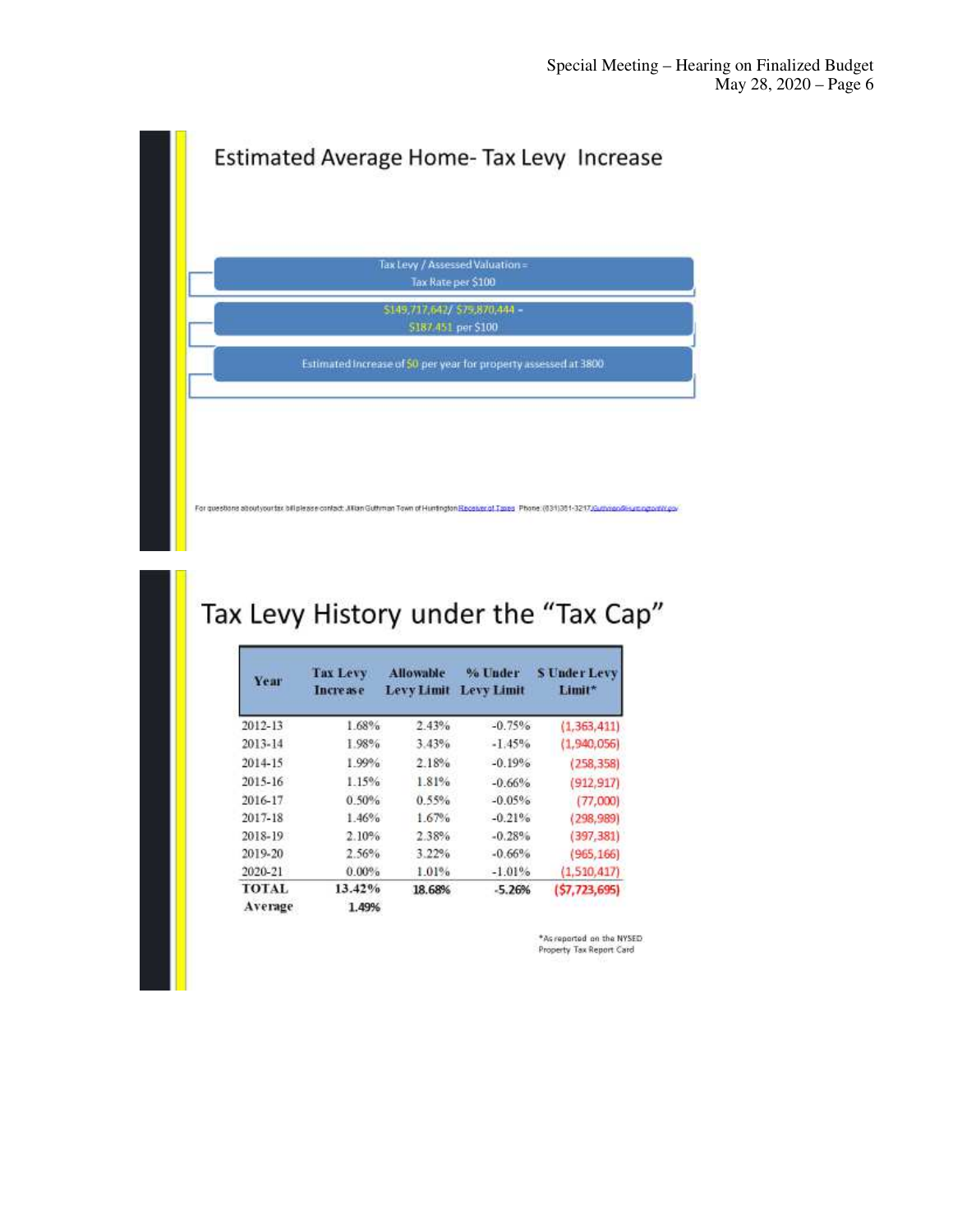# **Contingent Budget**

- The tax levy can be no greater than the prior year actual tax levy. No increase in the tax levy is permitted.
- The District must adhere to the contingent budget administrative cap.
- All non-contingent expenditure items must be removed from a contingent budget.
- Examples of non-contingent expenses include, but are not limited to, capital projects, most equipment and school bus purchases.

\$172,752,759

Financial Planning- Projected Impact on Fund Balance & Reserves

| 40,000,000   |                              |                    |                    |                   |                   |                          |                            |                                                           |                            |                            |
|--------------|------------------------------|--------------------|--------------------|-------------------|-------------------|--------------------------|----------------------------|-----------------------------------------------------------|----------------------------|----------------------------|
|              | Total Fund Balance           |                    |                    |                   |                   |                          | 2021-22                    |                                                           |                            |                            |
| 20,000,000   |                              |                    |                    |                   |                   |                          |                            |                                                           |                            |                            |
|              | Budgeted use of Fund Balance |                    |                    |                   |                   |                          |                            |                                                           |                            |                            |
|              | 2015-16<br>Budget            | 2016-17<br>Budget: | 2017-18<br>Budget: | 2018-19<br>Budget | 2019-20<br>Budget | 2020-21<br><b>Budget</b> | 2021-22<br>Proj.<br>Budget | 2023-24<br>2022-23<br>Fraj.<br>Proj.<br>Budget<br>Budget. | 2024-25<br>Proj.<br>Budget | 2025-26<br>Fraj.<br>Budget |
| (20,000,000) |                              |                    |                    |                   |                   |                          |                            |                                                           |                            |                            |
| (40.000.000) |                              |                    |                    |                   |                   |                          |                            |                                                           |                            |                            |
| (60.000.000) |                              |                    |                    |                   |                   |                          |                            |                                                           |                            |                            |
| (80,000,000) |                              |                    |                    |                   |                   |                          |                            |                                                           |                            |                            |

Projected Trajectory if status quo remains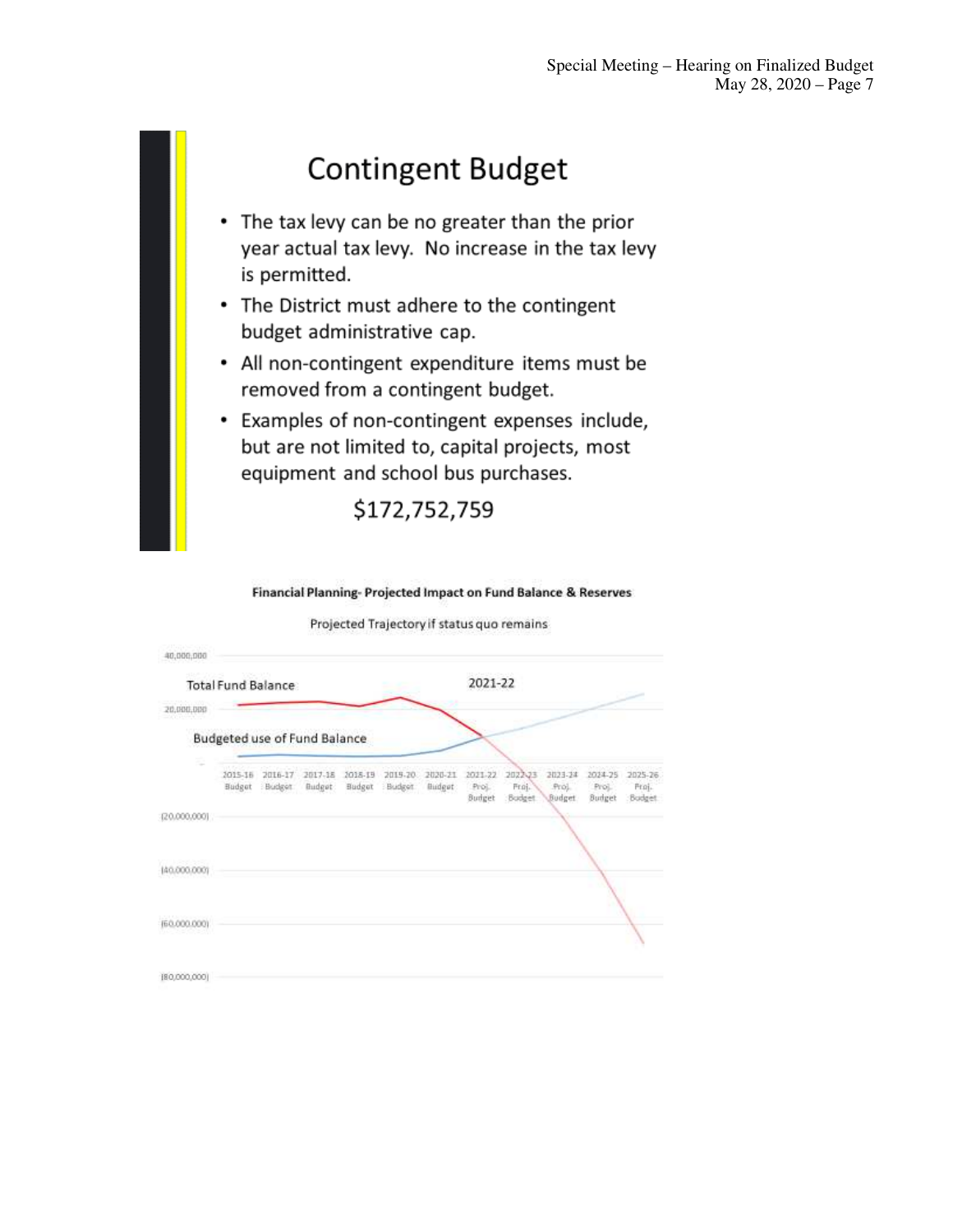

#### Financial Planning-Projected Impact on Fund Balance & Reserves



There was a Board discussion regarding items being deferred due to receipt of State Aid, cleaning of buildings, purchase of PPE, mental health and wellness of students, and transportation for the 2020-2021 school year.

**7. COMMUNITY QUESTIONS REGARDING THE PROPOSITIONS ON THE JUNE 9, 2020 BALLOT** (Questions can be emailed to <u>boe@northport.k12.ny.us</u>)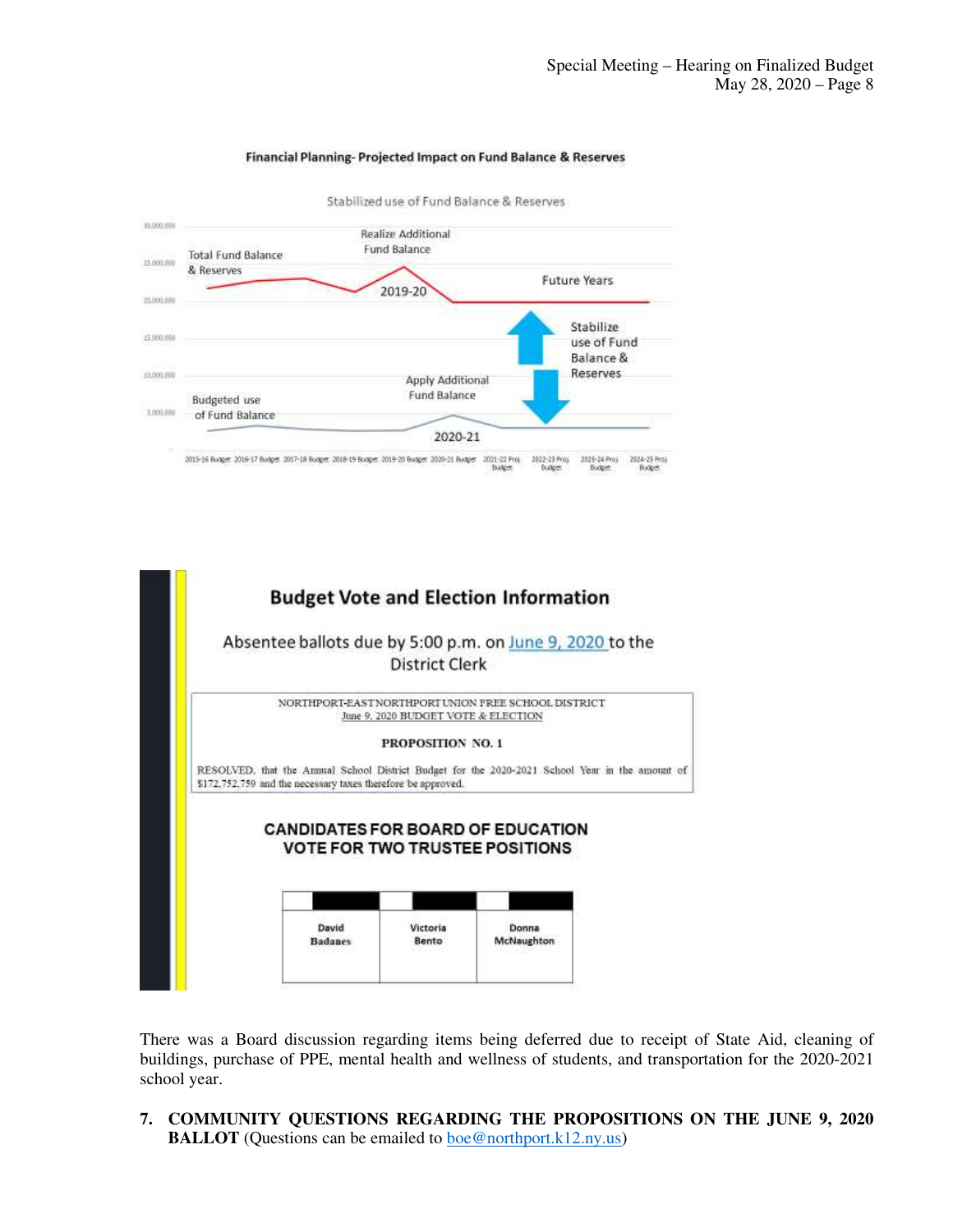There were no community questions regarding the propositions on the June 9, 2020 Ballot

Mr. Banzer stated that a drop box for ballots will be placed at the William J. Brosnan Building Monday through Friday from 9:00 am to 3:00 p.m. June  $1<sup>st</sup>$  through June  $8<sup>th</sup>$  and from 9:00 am to 5:00 p.m. on Tuesday, June 9<sup>th</sup>.

#### **8. ADJOURN PUBLIC HEARING AND CONVENE INTO SPECIAL BUSINESS MEETING**

#### **9. APPROVAL OF MINUTES**

Action: 9.01 Minutes

There were no minutes for approval.

#### **10. SUPERINTENDENT'S REPORT, GENERAL - FOR BOARD ACTION**

#### **11. SUPERINTENDENT'S REPORT, FINANCIAL - FOR BOARD ACTION**

Action: 11.01 Long Island School Nutrition Directors Cooperative Bid Recommendation to approve the following resolution for participation in the Long Island School Nutrition Cooperative Bid 2020-21 School Year:

"WHEREAS, it is the plan of a number of public school districts in Nassau/Suffolk Counties, New York to bid jointly on selected Food Service Commodities, Food and Food Services Supplies for the 2020- 21 school year.

WHEREAS, the Northport-East Northport School District, is desirous of participating with other districts in authorized by Nassau/Suffolk Counties in the joint bidding of the commodities mentioned above as General Municipal Law, Section 119-0 and,

WHEREAS, the Northport-East Northport School District, wishes to appoint a committee to assume the responsibility for drafting of specification, advertising for bids, accepting and opening bids, reporting the results to the boards of education and making recommendations thereon; therefore,

BE IT RESOLVED, that the Board of Education of the Northport-East Northport School District, hereby appoints Long Island School Nutrition Directors Association Cooperative Bid Committee to represent it in all matters related above, and,

BE IT FURTHER RESOLVED, that the Northport-East Northport School District's Board of Education authorized the above-mentioned committee to represent it in all matters leading up to the entering into a contract for the purchase of all above-mentioned commodities, and,

BE IT FURTHER RESOLVED, that Northport-East Northport School District's Board of Education agrees to assume its equitable share of the costs of the cooperative bidding, and

BE IT FURTHER RESOLVED, that the Northport-East Northport School District's Board of Education agrees (1) to abide by majority decisions of the participating districts on quality standards; (2) that unless all bids are rejected, it will award contracts according to the recommendations of the committee; (3) that after award of contract(s), it will conduct all negotiations directly with the successful bidder(s)."

Motion by David Badanes, second by Thomas Loughran. Final Resolution: Motion Passes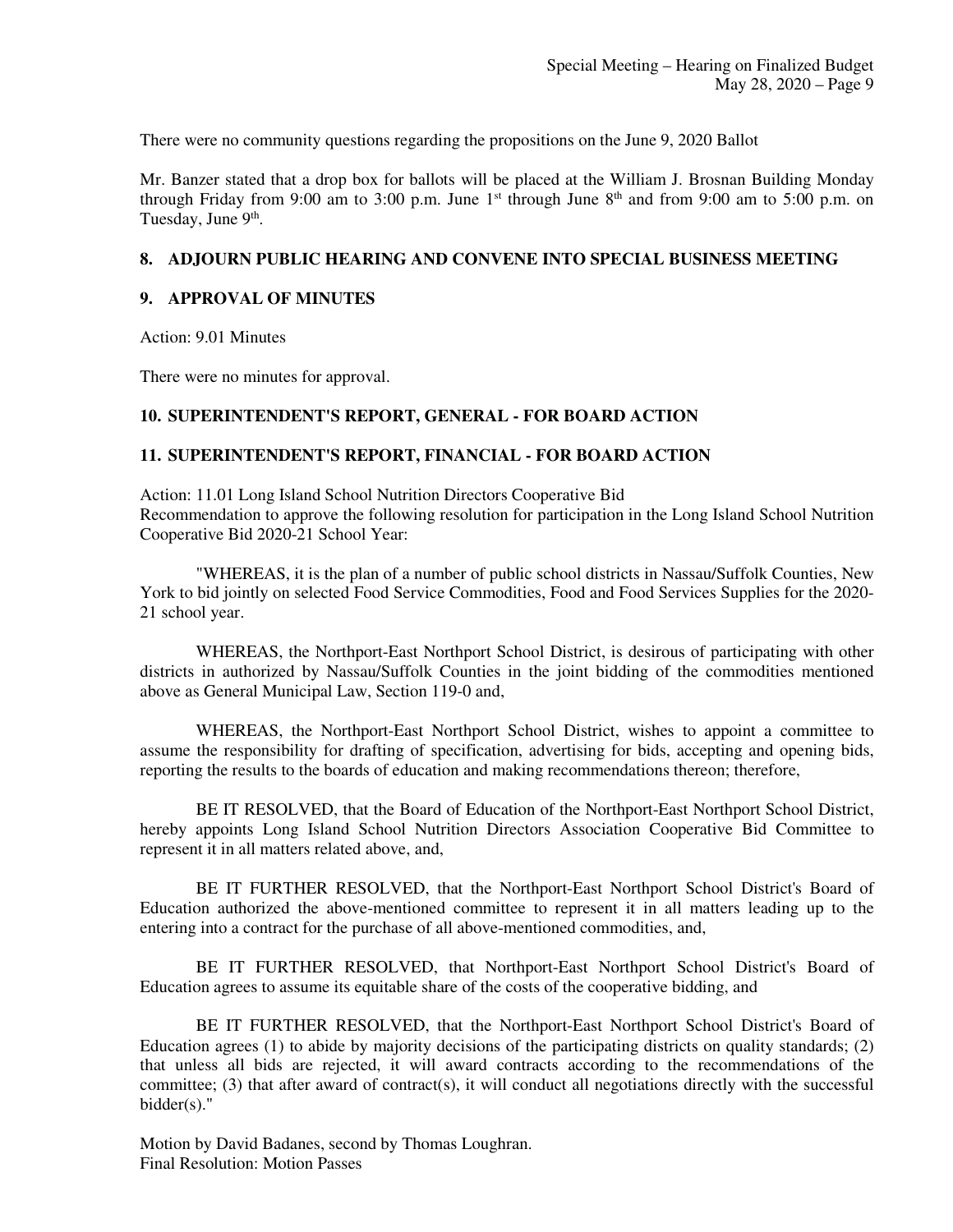Yes: David Badanes, Victoria Buscareno, Larry Licopoli, Thomas Loughran, Donna McNaughton, Allison C Noonan, David Stein

Action: 11.02 Western Suffolk BOCES Multi-Year Service Agreement Recommendation to approve a Multi-Year Service Agreement between the Northport-East Northport Union Free School District and Western Suffolk BOCES

Motion by David Badanes, second by Thomas Loughran. Final Resolution: Motion Passes Yes: David Badanes, Victoria Buscareno, Larry Licopoli, Thomas Loughran, Donna McNaughton, Allison C Noonan, David Stein

Action: 11.03 Property Tax Report Card Recommendation to approve the following resolution:

"BE IT RESOLVED, that pursuant to the requirements set forth in Section 1716 of the Education Law of the State of New York, the Board of Education of the Northport-East Northport Union Free School District hereby authorizes the submission of the attached Property Tax Report Card to the State Education Department"

Motion by David Badanes, second by Thomas Loughran. Final Resolution: Motion Passes Yes: David Badanes, Victoria Buscareno, Larry Licopoli, Thomas Loughran, Donna McNaughton, Allison C Noonan, David Stein

Action: 11.04 Treasurer's Report and Monthly Summary of Receipts and Disbursements Recommendation to approve the Treasurer's Report and Monthly Summary of Receipts and Disbursements:

11.04.1 Treasurer's Report for the period February 1, 2020 through February 29, 2020 11.04.2 Monthly Summary of Receipts and Disbursements for February 2020

Motion by David Badanes, second by Thomas Loughran. Final Resolution: Motion Passes Yes: David Badanes, Victoria Buscareno, Larry Licopoli, Thomas Loughran, Donna McNaughton, Allison C Noonan, David Stein

Action: 11.05 Schedule of Investments Recommendation to approve the Schedule of Investments as of February 29, 2020

Motion by David Badanes, second by Thomas Loughran. Final Resolution: Motion Passes Yes: David Badanes, Victoria Buscareno, Larry Licopoli, Thomas Loughran, Donna McNaughton, Allison C Noonan, David Stein

Action: 11.06 Collateral Schedule Recommendation to approve the Collateral Schedule as of February 29, 2020

Motion by David Badanes, second by Thomas Loughran. Final Resolution: Motion Passes Yes: David Badanes, Victoria Buscareno, Larry Licopoli, Thomas Loughran, Donna McNaughton, Allison C Noonan, David Stein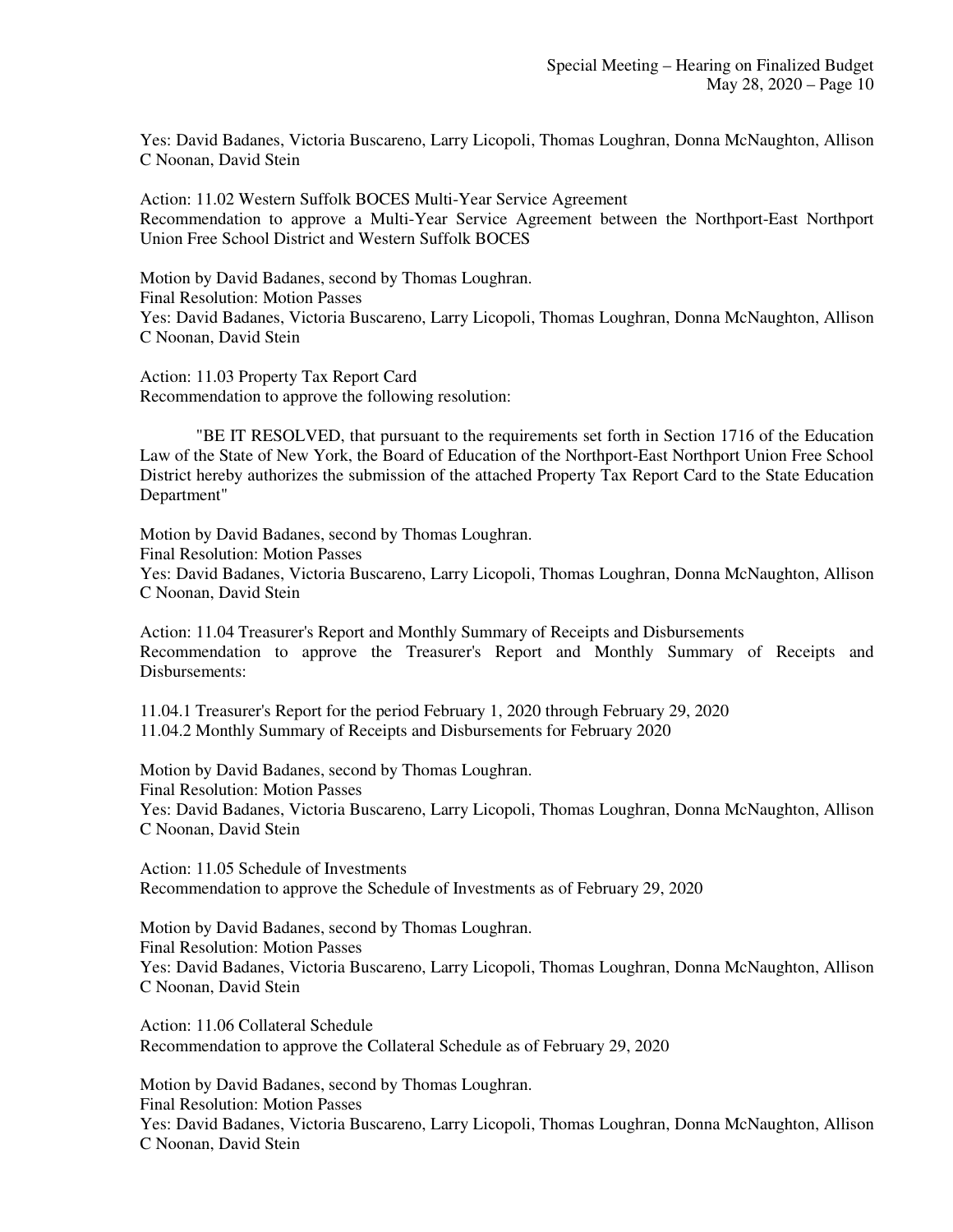Action: 11.07 Bank Reconciliation Recommendation to approve the Bank Reconciliation Report for the Month Ended February 29, 2020

Motion by David Badanes, second by Thomas Loughran. Final Resolution: Motion Passes Yes: David Badanes, Victoria Buscareno, Larry Licopoli, Thomas Loughran, Donna McNaughton, Allison C Noonan, David Stein

Action: 11.08 General Fund Projected Cash Flow Statement Recommendation to approve the General Fund Projected Cash Flow Statement for the year ending 2019- 2020, Actual Data July 1, 2019 - February 29, 2020, Estimated Data March 1, 2020 - June 30, 2020

Motion by David Badanes, second by Thomas Loughran. Final Resolution: Motion Passes Yes: David Badanes, Victoria Buscareno, Larry Licopoli, Thomas Loughran, Donna McNaughton, Allison C Noonan, David Stein

Action: 11.09 Monthly Revenue and Budget Status Report - School Lunch Fund Recommendation to approve the Monthly Revenue and Budget Status Report - School Lunch Fund for the Month Ending February 29, 2020

Motion by David Badanes, second by Thomas Loughran. Final Resolution: Motion Passes Yes: David Badanes, Victoria Buscareno, Larry Licopoli, Thomas Loughran, Donna McNaughton, Allison C Noonan, David Stein

Action: 11.10 Monthly Revenue and Budget Status Report - Special Aid Fund Recommendation to approve the Monthly Revenue and Budget Status Report - Special Aid Fund for the Month Ended February 29, 2020

Motion by David Badanes, second by Thomas Loughran. Final Resolution: Motion Passes Yes: David Badanes, Victoria Buscareno, Larry Licopoli, Thomas Loughran, Donna McNaughton, Allison C Noonan, David Stein

Action: 11.11 Monthly Revenue and Budget Status Report - General Fund Recommendation to approve the Monthly Revenue and Budget Status Report - General Fund for the Month Ended February 29, 2020

Motion by David Badanes, second by Thomas Loughran. Final Resolution: Motion Passes Yes: David Badanes, Victoria Buscareno, Larry Licopoli, Thomas Loughran, Donna McNaughton, Allison C Noonan, David Stein

Action: 11.12 Monthly Revenue and Budget Status Report - Capital Fund Recommendation to approve the Monthly Revenue and Budget Status Report - Capital Fund for the Month Ended February 29, 2020

Motion by David Badanes, second by Thomas Loughran. Final Resolution: Motion Passes Yes: David Badanes, Victoria Buscareno, Larry Licopoli, Thomas Loughran, Donna McNaughton, Allison C Noonan, David Stein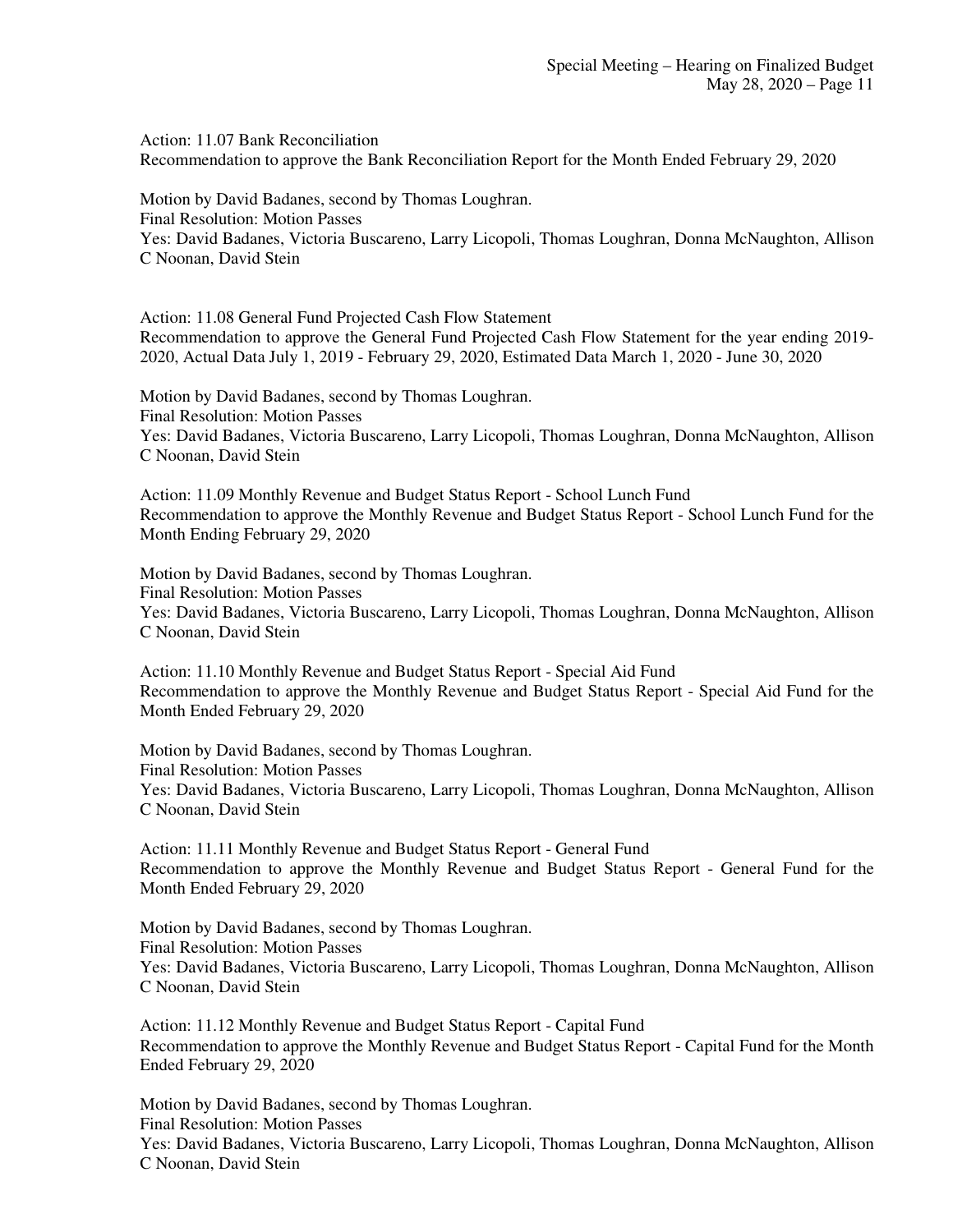Action: 11.13 School Lunch Profit and Loss Statement Recommendation to approve the School Lunch Profit and Loss Statement for the Month Ended February 29, 2020

Motion by David Badanes, second by Thomas Loughran. Final Resolution: Motion Passes Yes: David Badanes, Victoria Buscareno, Larry Licopoli, Thomas Loughran, Donna McNaughton, Allison C Noonan, David Stein

Action: 11.14 Transfer of General Fund Appropriations Recommendation to approve Transfer of General Fund Appropriations in the 2019-2020 fiscal year (\$250,000.00)

Motion by David Badanes, second by Thomas Loughran. Final Resolution: Motion Passes Yes: David Badanes, Victoria Buscareno, Larry Licopoli, Thomas Loughran, Donna McNaughton, Allison C Noonan, David Stein

#### **12. SUPERINTENDENT'S REPORT - FOR INFORMATION ONLY**

Information: 12.01 Budget Transfers for the period April 22, 2020 through May 7, 2020 - As per Board Policy #6150 all transfers between salary codes up to \$25,000 and transfers between all other codes up to \$10,000 are to be reported to the Board of Education as an information item

**13. ADJOURNMENT** - Board policy requires adjournment by 10:30 pm, unless meeting is extended by vote.

Information: 13.01 Upcoming Meetings

REGULAR MEETING Thursday, June 4, 2020 7:00 p.m. William J. Brosnan School Cafeteria

BUDGET VOTE AND ELECTION OF TRUSTEES Tuesday, June 9, 2020 Absentee Ballot due by 5:00 P.M.

SPECIAL MEETING TO ACCEPT VOTING RETURNS TBD William J. Brosnan School Cafeteria

REGULAR MEETING Thursday, June 18, 2020 7:00 p.m. William J. Brosnan School Cafeteria

Action: 13.02 Adjournment Recommendation to adjourn the meeting

Motion by David Badanes, second by David Stein. Final Resolution: Motion Passes